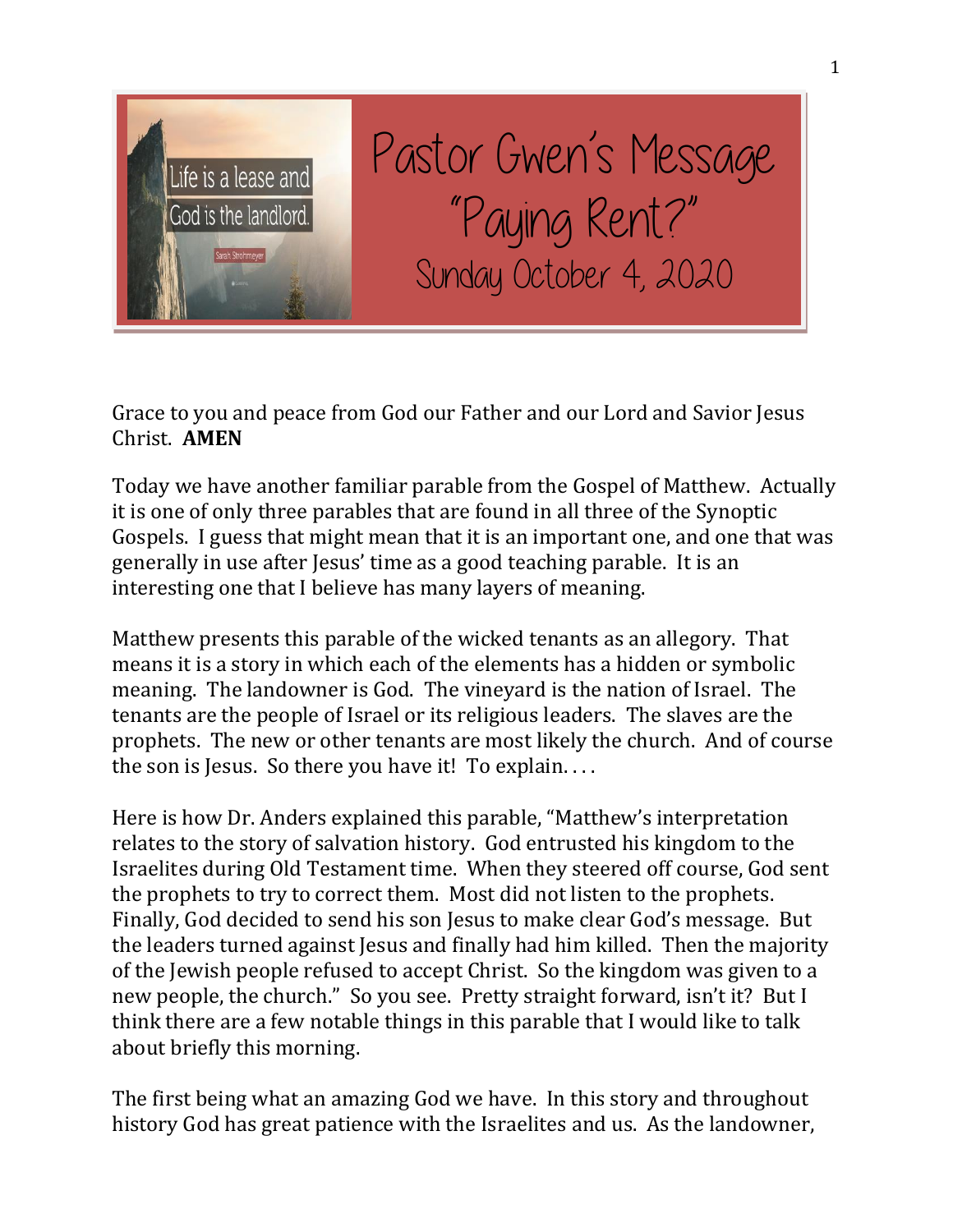God invested a lot in making his vineyard really nice for the tenants. After the beautiful colors on our trees this past week, who can argue that one. And God still cares for His creation. So He entrusts it to us to continue to look after the earth and produce fruit from His creation.

Another piece of this lesson is that God has an great amount of trust in those who will be using and caring for his creation. God sends slaves to collect the fruits of creations labors. This is a part of stewardship that belongs to us. God trusts us to care for the earth and for each other and so we see ourselves in this parable as the tenants. We are given all we need in this life by God yet we are expected to grow our lives and then render them, at least some of our yield back to God.

Our parable shows how wicked tenants did not want to give fruit to the owner, how they rejected his authority and would rather work for themselves.

And don't we often have the same tendency to think that the earth is ours and all we work for is ours as well. We too often forget that all of creation belongs to God including products of our making. One thing about God is that He does not ask for everything we make or create. He only asks, like the landowner in the parable for some rent.

The rent God seeks from us is our time. There are 168 hours in a week and yet we begrudge being asked to spend one quiet hour in worship each week to give thanks. I'll never forget when our son Frank was little. He would sit quietly in church every Sunday that is until the hour was over. He would then point to my watch and whisper to me "Overtime, Mom".

The rent God seeks is our abilities. We have been gifted with amazing talents and skills, but we often dismiss what we can do and we covet someone else's talent. Boy am I good at that one. I cannot tell you how many times I have said I wish I could sing like Barbara Streisand or I wish I could play piano as good as Mr. Donner!

And yes God also seeks rent in a portion of our money. Everything we have in this world actually belongs to God and is simply on loan to us. And as you all have heard before God requests 10% of our earnings back to support the Kingdom. I know that you all know that it is Stewardship time here at CTS. I